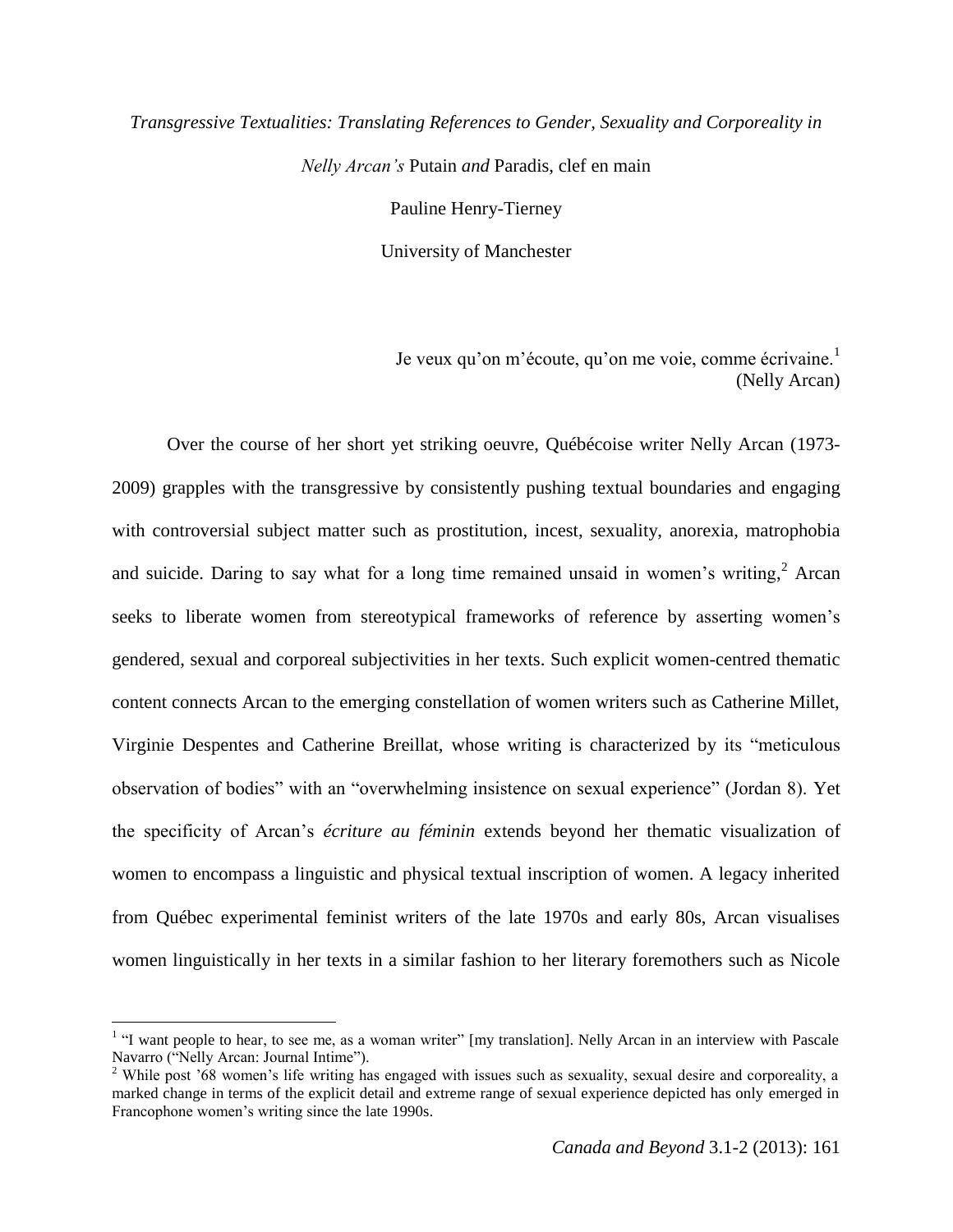Pauline Henry-Tierney

 $\overline{a}$ 

Brossard, Madeleine Gagnon and Louky Bersianik by exploiting the grammatical gender of the French language to assert women's gendered subjectivity. Furthermore, through her exploitation of the genre of autofiction, Arcan achieves a physical embodiment in her texts. This form of physically visualizing women, or more precisely of visualizing Arcan, the woman, is most notably seen in both her first and final novels. Her debut publication *Putain* (2001) catapulted Arcan into the literary (and media) limelight for the revelation that, like her protagonist, the author had previously worked as a high class prostitute in Montréal at one stage in her life.<sup>3</sup> Similarly Arcan's final novel,<sup>4</sup> Paradis, clef en main—a fantastical tale recounting the protagonist's quest for suicide—could be considered retro-actively autofictional since it was completed just days before Arcan took her own life in 2009.

Interestingly, and perhaps precisely because of these autofictional details, only Arcan's debut and final novels appear in English translation, translated as *Whore* (2005) by Bruce Benderson and *Exit* (2011) by David Scott Hamilton respectively. Yet what happens to this woman, Arcan, and the women she so meticulously inscribes, in translation? What happens to Arcan's *écriture au féminin* in translation when she is no longer in control of how women's subjectivities are textually inscribed? Does Arcan continue to embody her texts in translation? Unlike much of the experimental feminist writing emerging from Québec in the 1970s and 80s which was translated by feminist translators such as Barbara Godard, Howard Scott and Susanne de Lotbinière-Harwood, who were aware of the importance of a gender conscious translation practice<sup>5</sup>, neither Benderson nor Hamilton identifies himself as practicing such techniques. Furthermore, despite the fact that much has been written on feminist translation theory, neither

<sup>&</sup>lt;sup>3</sup> Nevertheless Arcan makes the stipulation that her texts are written « à côté de la réalité » (Navarro).

<sup>&</sup>lt;sup>4</sup> Although this was Arcan's final novel, there has since been a posthumous publication of a collection of some of her shorter pieces of writing titled *Burqa de chair* (2011), with a preface by Nancy Huston.

<sup>&</sup>lt;sup>5</sup> Lotbinière-Harwood describes her feminist translation practice as "a political activity aimed at making language speak for women" (9).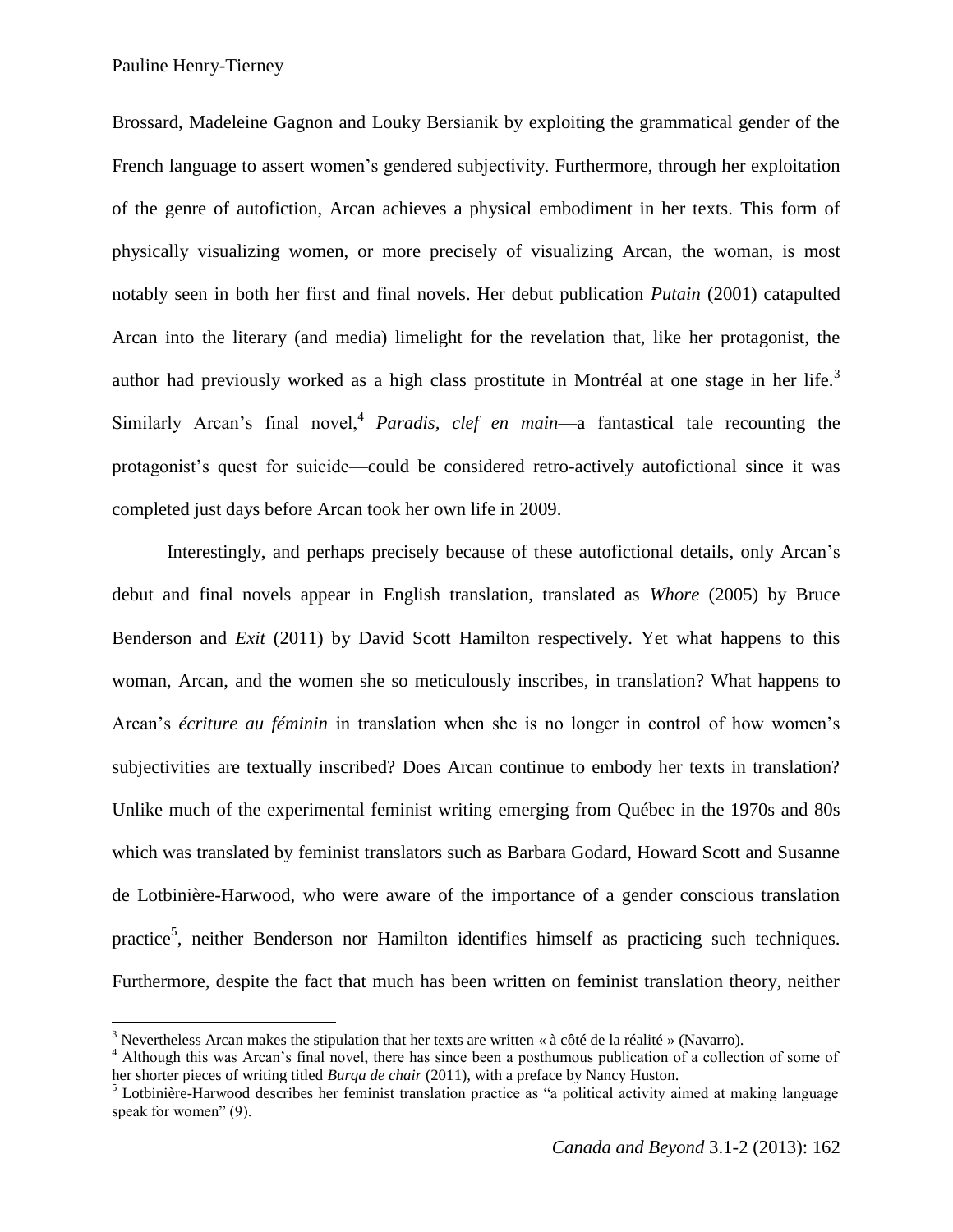translation shows evidence of engaging with this body of research.<sup>6</sup> Therefore it is my intention here to show that through a lack of ideological collaboration on the importance of visualizing women within the text, the specificity of Arcan's *écriture au féminin* can be read as compromised by translation. Through a close comparative analysis of references to gender, sexuality and corporeality in Arcan's source texts with their translations, I argue that the translation practices employed work counterproductively to obfuscate or even remove the layers of Arcan's textual visualization of women. Thereafter it will be important to consider the textual implications of these translation decisions and their impact upon Arcan's literary reception in the Anglophone context.

#### **The Texts**

 $\overline{a}$ 

Published in 2001 with the prestigious Éditions du Seuil, *Putain* is a stream-of-consciousness, confessional narrative offering an introspective view into the life of a prostitute who only ever identifies herself in the novel by her "whore name," Cynthia, a name she appropriates from her dead infant sister. There is no sense of narrative thread with the text being only loosely held together by associations which centre around the inner dimensions of the narrator's psyche such as her reflections on her strained relationship with her mother, the ever-lurking incestuous possibilities suggested by the father-daughter relationship, the haunting remnants of her strict religious upbringing and the all-consuming pressure she feels to conform to an image oriented society. When the narrative does look outwardly it is mostly devoted to detailed descriptions of

 $6$  To cite but a few examples: Luise von Flotow has proposed the feminist translation strategies of "supplementing," "prefacing and footnoting" and "hijacking" (1991, 1995) which have been further refined by Françoise Massardier-Kenney as "author-centred" and "translator-centred" strategies (58). Feminist translator Susanne de Lotbinière-Harwood has written about the feminist intertext and its importance for translators in terms of "gynergizing our memories, our imaginations, our actions" (126); Barbara Godard has coined the term "transformance" in relation to feminist translation practice as "the process of constructing meaning in the activity of transformation, a mode of performance" (90) and Lori Chamberlain has written an elucidating account of the gendered metaphors embedded in the very concept of translation itself (1992).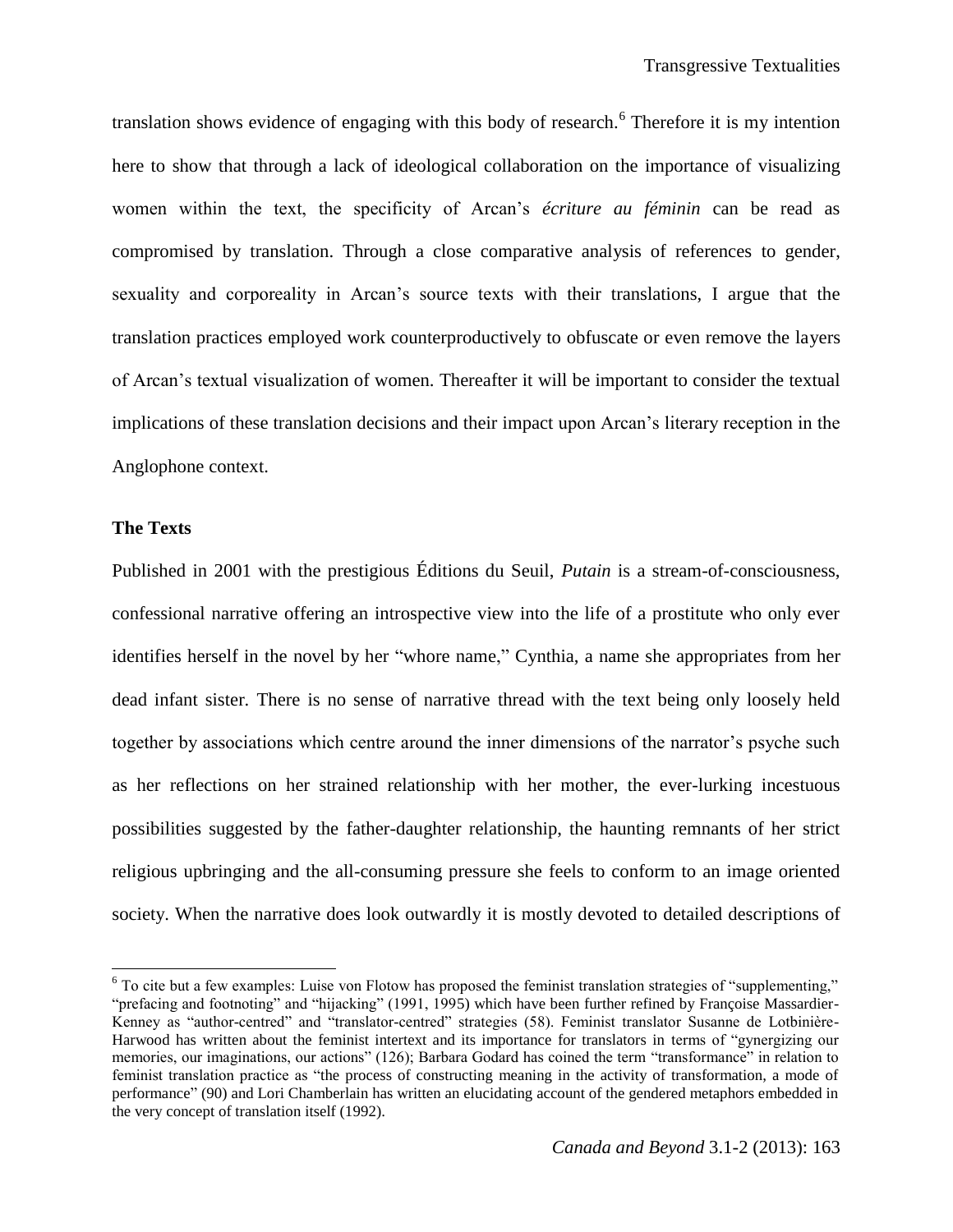Pauline Henry-Tierney

her intimate exchanges with clients. Aside from the sensationalist attention which surrounded *Putain*, Arcan's debut also earned her nominations for two of France's prestigious literary awards; the Prix Médicis and Prix Femina. Bruce Benderson's translation, *Whore,* appeared in 2005 with Grove Press. Previously, Benderson had translated Virginie Despentes' *Baise-Moi.*<sup>7</sup> Arcan's final novel, *Paradis, clef en main* is a first person narrative of Antoinette Beauchamp who is left a paraplegic after the customised suicide she orders is botched. The narrative shifts between the past and the present recounting the fantastical tale of the many tests she had to undergo to prove herself a worthy candidate, and her anger over her current vegetative existence. Arcan's novel was translated posthumously with Anvil Press by David Scott Hamilton in 2011 as *Exit.* 

### **Translating Gender**

 $\overline{\phantom{a}}$ 

Gendered identity plays a central role in *Putain*. In line with Judith Butler's interpretation of gender as "the repeated stylization of the body, a set of repeated acts within a highly rigid regulatory frame that congeal over time to produce the appearance of substance, of a natural sort of being" (44), much of the protagonist's derision for other women (including her mother and also herself to a certain extent) stems from her anger over their complicity in emulating and perpetuating a hyper-sexualized form of femininity which she sees as a patriarchal social construction used to control women. For the narrator motherhood poses a threat to this idealized form of femininity, both in Freudian terms in that the birth of a daughter averts the father's sexual attentions from the mother, and in her view of maternity as a source of corporeal

<sup>&</sup>lt;sup>7</sup> Given the similarly transgressive content of Despentes' novel, a comparative analysis of how Benderson deals with the challenges of translating such extreme depictions of female sexuality would make for an interesting future study.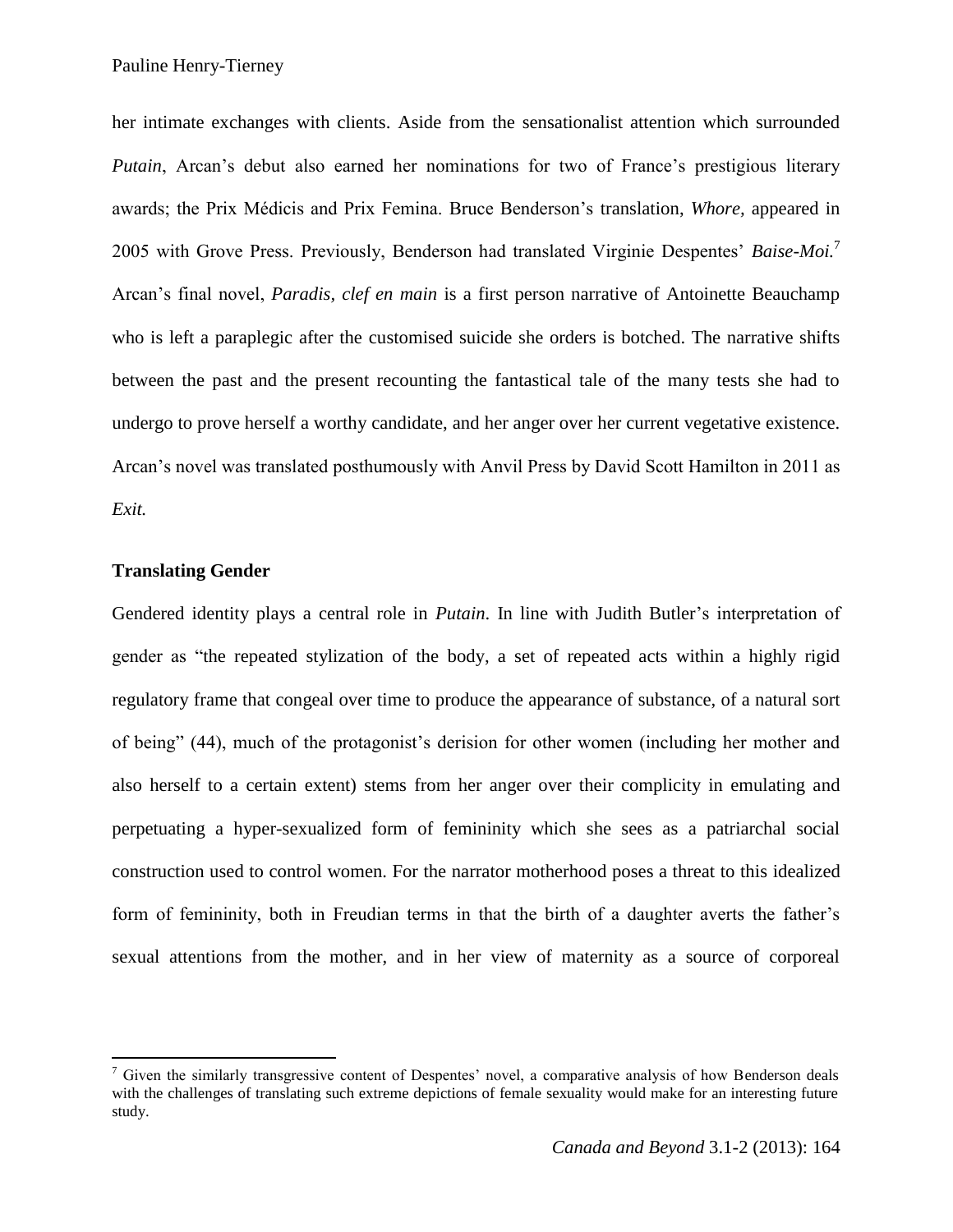destruction.<sup>8</sup> In the following examples Arcan employs grammatically gendered language to visualize women in the text and emphasize that it is the narrator's gendered subjectivity which lies at the root of her strained relationship with her mother, highlighting the maternal link as a potentially damaging force for women. In contrast, Arcan's linguistic visualisations of women are omitted in translation:

moi je suis coupable de la laideur de ma mère et de la mienne aussi, je ne dois plus en contaminer le monde ni la transmettre à une autre qui devra en mourir à son tour (*Putain*  80)

I'm guilty of my mother's ugliness and mine as well, I should stop contaminating the world with it and not transmit it to another who will have to die of it in turn (*Whore* 72)

j'aurais dû dès le début ne plus être une enfant (*Putain* 178)

I would have had not be a child from the start (*Whore* 163)

il ne faut jamais faire mieux que sa mère surtout si elle meurt de sa petitesse, ça pourrait l'achever de se voir surpassée par une enfant dont elle a exigé la compagnie fidèle pendant que le père courait les putains (*Putain* 139)

you must never do better than your mother, especially if she's dying of pettiness, it could end with her seeing herself surpassed by a child whose faithful company she has needed while the father is running after whores (*Whore* 126)

In the first example, Arcan has used the grammatically feminine pronoun "une autre" to highlight that this ugliness (i.e. the de-sexualized post-maternal body), which the narrator is so sensitive about, is passed down only from woman to woman and so the narrator offers this as the reason why she herself should not have a daughter since this would be the way to break the chain and maintain an idealized patriarchal projection of femininity (to which she objects but simultaneously feels unable to escape). In translation, however, the idea of the matrilineal heritage of this ugliness is lost since the translator uses the neutral term "another." Had a more

 $\overline{\phantom{a}}$ 

 $8 \text{ In the text the narrower states : } \& c \text{'est trop long, trop channel, trop de temps à gonfler et à se contracter } \& (Putain)$ 76). The translation reads: "it takes too long, it's too physical, it takes too much time to puff up and contract" (*Whore* 68).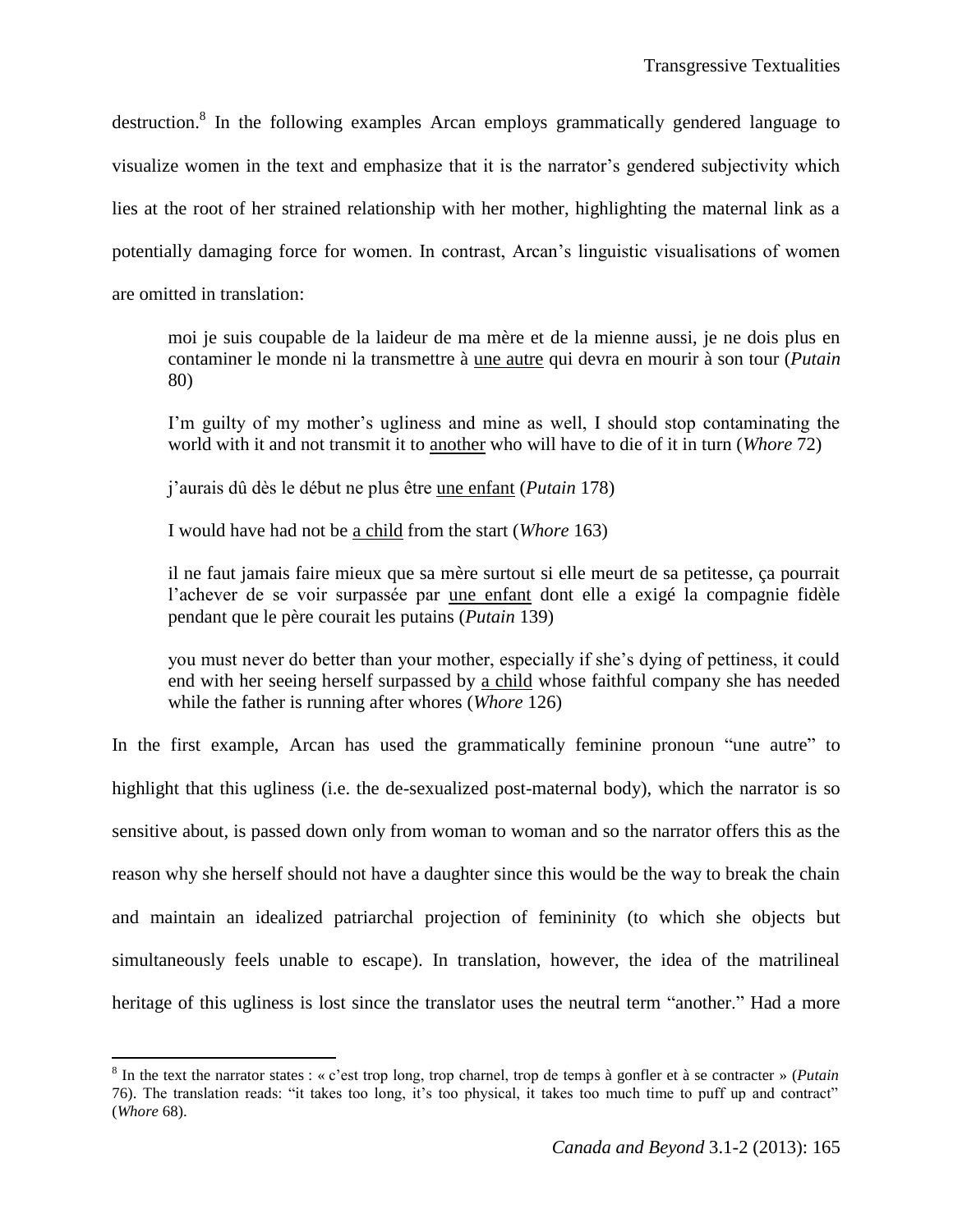gender-conscious approach been adopted, then the translator could have employed the feminist translation strategy of "supplementing" and added the word "woman" or "girl" to the translation. In the context of feminist translation theory, Luise von Flotow defines supplementing as a translation strategy which constitutes "voluntarist action" ("Contexts, Practices and Theories" 75) on the text. By this she means that the translator creatively intervenes in another part of the text in order to recoup for any losses which may occur during the linguistic transfer due to the linguistic, grammatical or cultural differences in how gender is codified in the two languages. Then, in both the second and third examples, Arcan has feminized the noun "enfant" (where a generic masculine is more commonly used in French to designate a child), highlighting the importance that it is because she is a *female* child that she is held responsible for her mother's demise, since, in the narrator's eyes, it is invariably daughters who turn into these prostitutes who steal away the husband's attention. The translator's use of the gender neutral noun "child" removes Arcan's idea of the cyclical pattern in which the mother is (figuratively) replaced in a sexual capacity by a daughter. What is more, this translation decision also downplays the incest motif which permeates the novel since, ultimately, it is on *her* door that her own father could potentially knock seeking out a prostitute—a truth which both fascinates and haunts the narrator throughout. In all instances, by removing the traces of Arcan's feminization of the nouns, the translator removes the central idea of the corporeal connection between mother and daughter and the importance this has in shaping maternal relationships.

In *Paradis, clef en main* Arcan asserts women's gendered subjectivity through subversive wordplay. In a similar fashion to experimental women writers such as Louky Bersianik and Nicole Brossard, Arcan visualizes women in her text by feminizing conventionally masculine figures. The following examples are all references to the protagonist's mother who becomes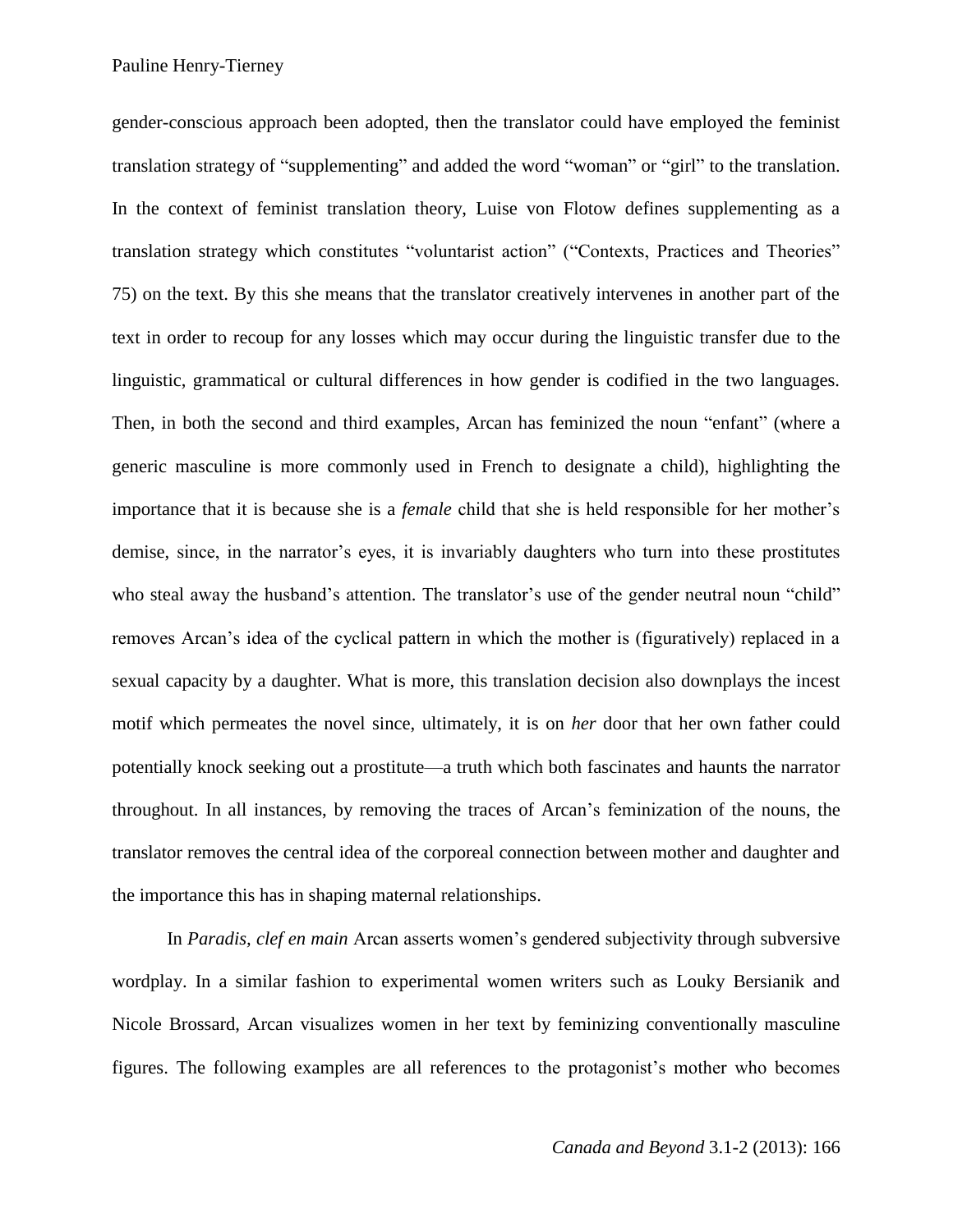Antoinette's primary care-giver after she is left paralyzed by the botched suicide and so Arcan

uses wordplay here to emphasize the importance of the mother's role:

C'est l'heure de la visite de Dieu la Mère annoncée. (*Paradis* 19)

It's time for the scheduled visit from the Mother of God. (*Exit* 18)

Un bouchon sur l'engloutissement dans Dieu la Mère sans cheveux blancs. (*Paradis* 31)

The bobbing cork that stops me from being completely swallowed up by the Mother of God with no grey hair. (*Exit* 28)

Le retour de la mère Fouettard. (*Paradis* 131)

The Mother of God had returned. (*Exit* 113)

Je tente de me convaincre que son absence n'est qu'une tactique … que l'un de ses fouettages de mère Fouettard visant à m'expulser du nid. (*Paradis* 161)

I'm trying to convince myself that her absence is just some kind of tactic … just another horsewhipping from the Mother of God to force me to leave the corral. (*Exit* 141)

Arcan feminises the masculine figures of Dieu le Père (God the Father) and le Père Fouettard (the Whipping Father<sup>9</sup>) in order to convey the idea of the mother as both a life-source and a figure of authority for the protagonist. Subverting traditional paradigms of masculinized identity was an important part of the feminist writing project for the aforementioned experimental writers which in turn, required their feminist translators "to develop creative methods similar to those of the source-text writers" (von Flotow, *Translation and Gender* 24). Yet, in this translation, despite these two different terms, they are consistently translated in the target text by the "Mother of God." Arcan's subversive feminist play on words is lost since the translator has reconfigured the mother into a recognizable figure from Western theology; Mary, the Mother of God. Relocating the mother to this culturally male-dominant framework of reference means that

 $\overline{\phantom{a}}$  $9$  Le Père Fouettard is generally regarded as a character who accompanies St Nicholas on  $6<sup>th</sup>$  December in order to deliver floggings or lumps of coal to the children who behaved badly during the year. In 1930s America this French term was appropriated as Father Flog as a counterpart to Father Christmas.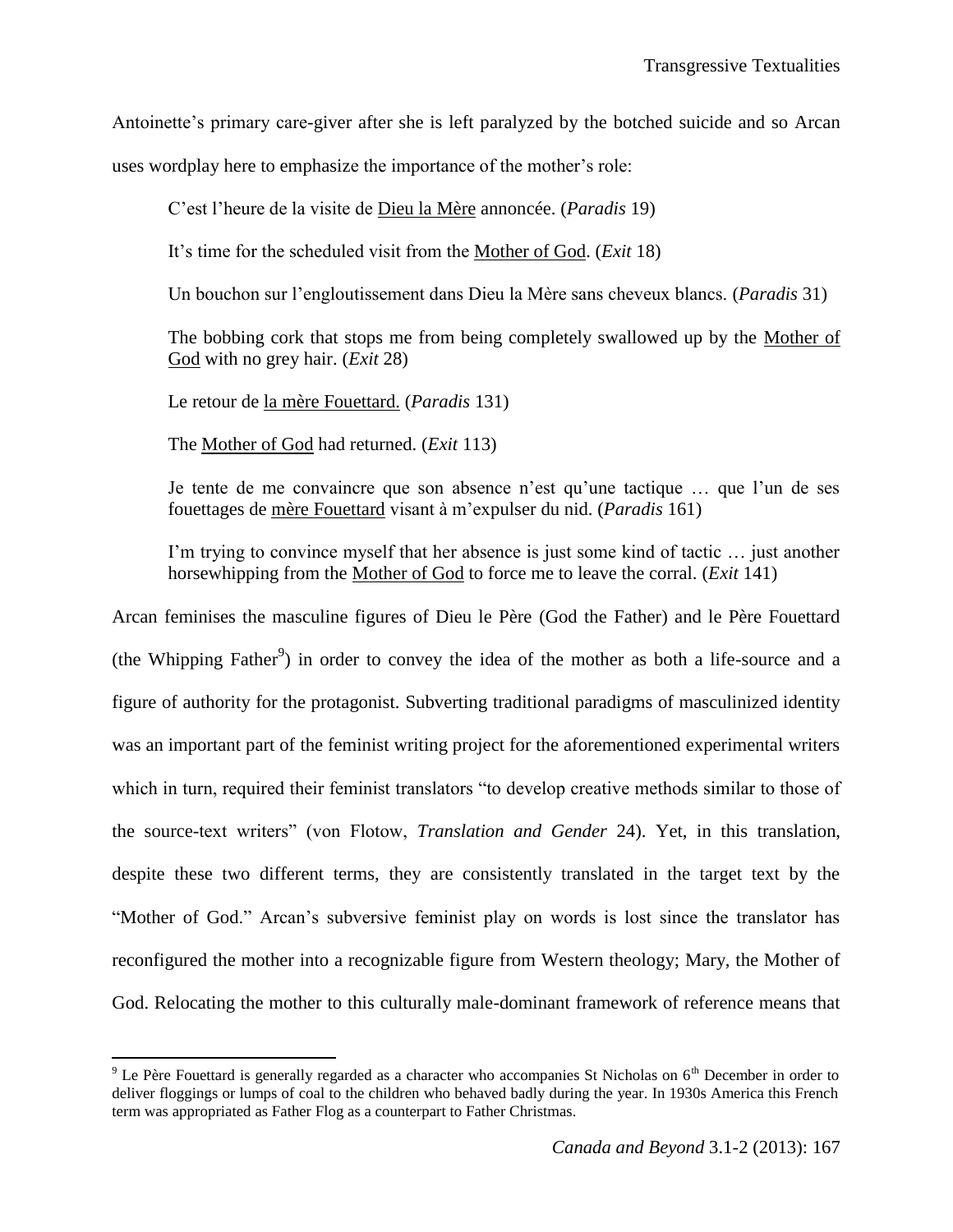the mother is no longer the God-figure Arcan imagines but subjugated to a higher force; God, commonly regarded as a masculine force.<sup>10</sup> Furthermore the reference to the mother as a disciplinarian is completely eradicated and with it the Beauvoirian notion of women's assumption of the disciplinary figure as a cathartic expunging of her patriarchal subjugation through violence.<sup>11</sup> Such translation decisions not only negate Arcan's references to women's potential for subjective agency but they also serve to perpetuate fixed patriarchal representations of women.

#### **Translating Sexuality**

 $\overline{a}$ 

In relation to her analysis of how sexual terms and references to sexuality in the work of Simone de Beauvoir are translated, Luise von Flotow argues that translating sexuality poses a "*cas limite*" (16) or rather a test for translation, citing self-censorship on the translator's part as well as different target culture sensibilities and traditions, as possible explanations for the "vulgarization," "the systematic masculinization of sexual terms," and "the use of censorship or euphemisms" in the translations of Beauvoir's oeuvre (31). Taking Toril Moi's definition of sexuality as "the interaction between desire and the body" (156) (as von Flotow does), it becomes apparent that Arcan's translators also apply censorship (be it intentional or not) and euphemism to her references to women's sexuality. In *Putain*, very little textual space is devoted to details of the protagonist's sexuality since she rarely conceives of a sexual identity beyond the scope of her prostitution. However, the following example sees the protagonist reminiscing over

 $10$  Feminist bible translator Joann Haugerud argues that the dominance of masculine-gendered language as well as masculinised imagery in earlier versions of the Bible make it almost impossible for the reader not to imagine God as a man (i).

<sup>11</sup> In *Le Deuxième Sexe* Beauvoir writes: « Une mère qui fouette son enfant ne bat pas seulement l'enfant, en un sens elle ne le bat pas du tout : elle se venge d'un homme, du monde, ou d'elle-même » (327).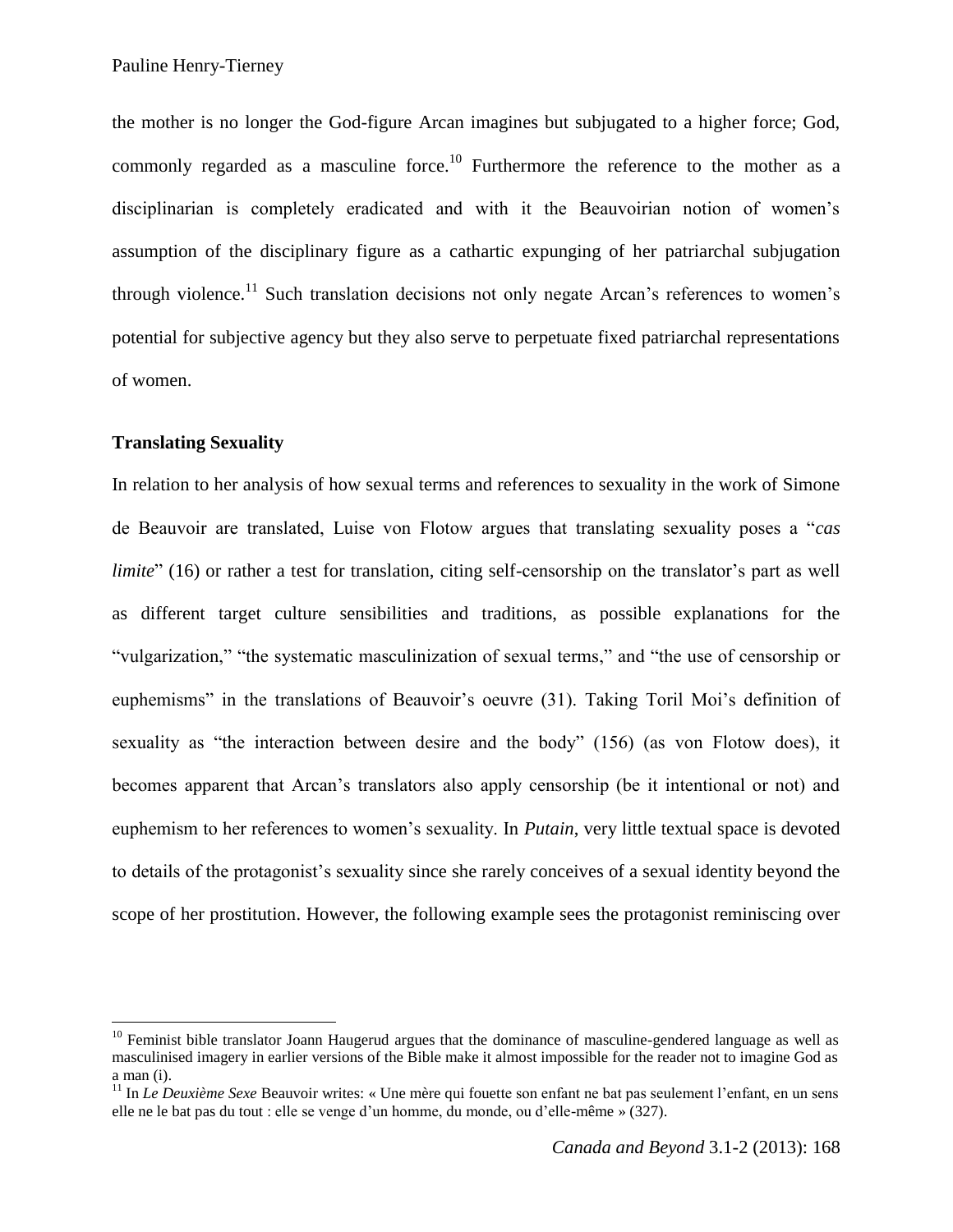her journey into puberty and how the discovery of her sexual self was a catalyst in her emotional estrangement from her father:

je me raconte des saletés depuis toujours, depuis le jour où mes cheveux ont commencé à foncer, depuis que je n'ai plus voulu m'asseoir sur les genoux de mon père parce que j'étais déjà trop enveloppée de mon sexe, (*Putain* 133)

I've been telling myself stories for a long time, dirty stuff forever, since the day my hair began to darken, since I stopped wanting to sit on my father's knee because I was already lost in a cloud of sex, (*Whore* 121)

Arcan thematically visualizes the protagonist's sexual subjectivity here by detailing her growing interest in the erotic and describing her physical maturation; the darkening of (presumably pubic) hair and an awareness of her physical sexuality. Arcan employs the colloquial term "être enveloppée de<sup>"12</sup> to mean that the narrator felt as if her genitals were already *too plump* or *fully developed* for her body to come into physical contact with that of her father's. Yet, in the translation, the whole reference to the narrator's realization of her physical sexuality is completely distorted. Instead, the translator creates a euphemistic image which has the narrator lost in the haze of some ephemeral notion of sex which floats around her in a cloudlike state. Furthermore, the addition translation strategy of the word "lost" works to undermine the narrator's sexual agency by describing her in a more passive and vulnerable state. This obfuscates one of the narrator's main reasons for her physical distancing from her father, namely due to her aversion to the physicality of their (now both) sexualized bodies coming into contact. Interestingly though, while the narrator's sexuality becomes blurred through translation, the translator does not resort to euphemism in descriptions of masculine sexuality, particularly in reference to the incestuous characterization of the father (which effectively extends to all father figures in the text). For instance, throughout the text the narrator returns repeatedly to explicit descriptions of the male incestuous gaze—an aspect of sexuality which could arguably prove

 $\overline{\phantom{a}}$ 

<sup>12</sup> Definition from *Le Petit Robert -* p.p. adj. FAM. *Personne enveloppée* (de graisse), un peu grosse.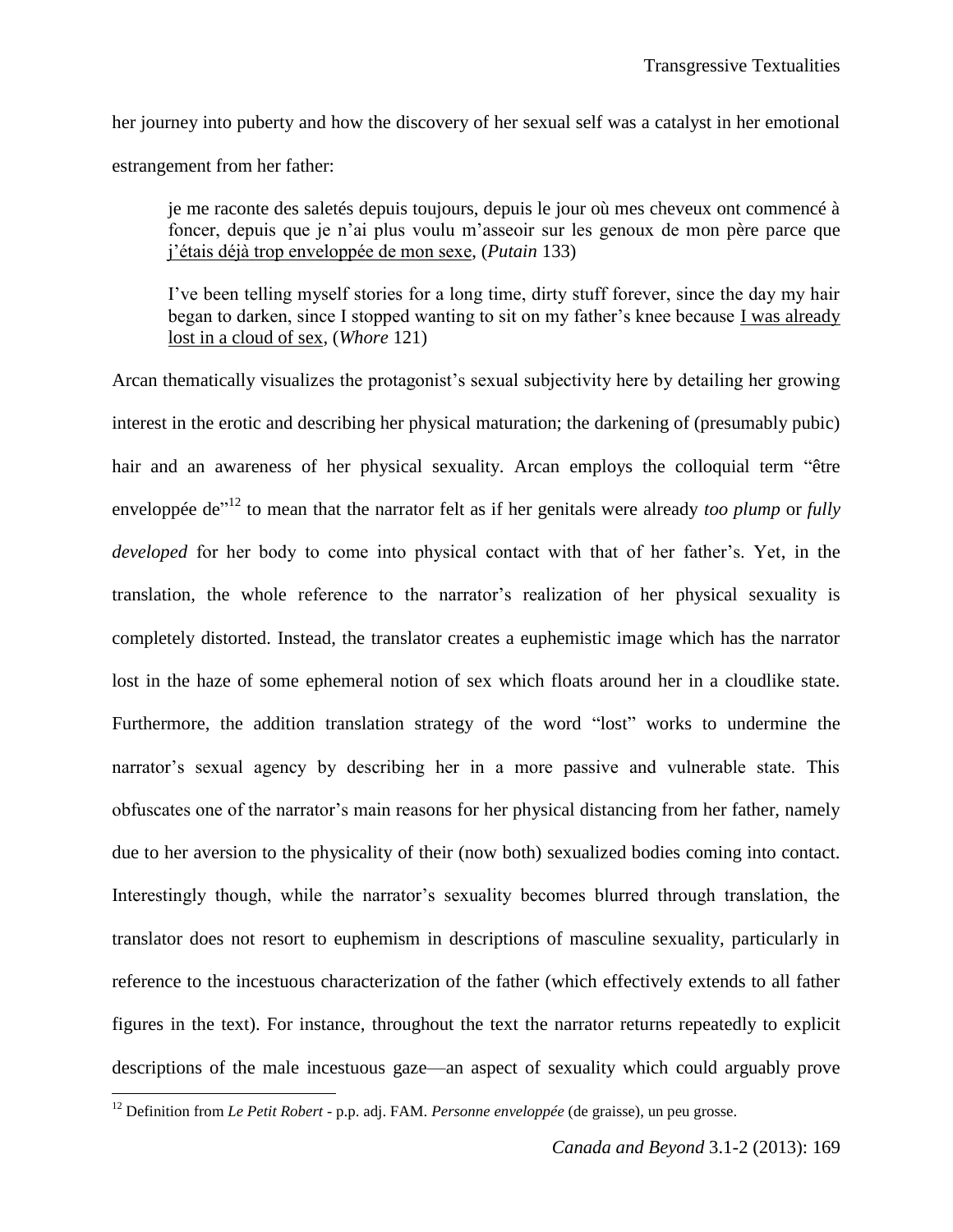problematic to a translator since, as José Santaemilia has argued, "the translator basically transfers into his/her rewriting the level of acceptability or respectability he/she accords to certain sex-related words or phrases" (227). Yet Benderson does not shirk from the task of translating such transgressive textualities and provides very literal translations as the underlined sections in the following two examples illustrate:

papa chéri et des oncles qui bandent qu'elle soit assise sur leurs genoux pour la faire sauter un peu (*Putain* 49)

Daddy dear and the uncles who get hard when she sits on their knees to play horsey (*Whore* 42)

ce père qui est le mien et qui me détaille encore aujourd'hui, qui mine de rien cherche toujours la démarcation de mes mamelons à travers le tissu de mes vêtements (*Putain*  178)

my own father, who to this day still scrutinizes me, casually looks for the imprint of my nipples through my clothing (*Whore* 164)

The translation decisions made here have wider implications for the narrative—by obscuring the narrator's sexual subjectivity while clearly communicating paternal sexuality, the text becomes less nuanced in translation as it does not convey how it is not only her father's but also *her* sexualized identity which problematizes their relationship.

In *Paradis, clef en main* the death company (of the same name) from whom Antoinette orders her customised suicide makes the protagonist complete a series of fantastical tests to determine if she is a worthy candidate. In one such instance she is taken to a strip club to ascertain whether she considers her sexual vitality as a factor to dissuade her from pursuing her plans. In the following example, Arcan uses explicit and experimental vocabulary to depict female sexuality:

Une force vitale me remplissait, me débordait, suintait ses phéromones, effluves de chatonne, comme un trop-plein de cyprine. (*Paradis* 75)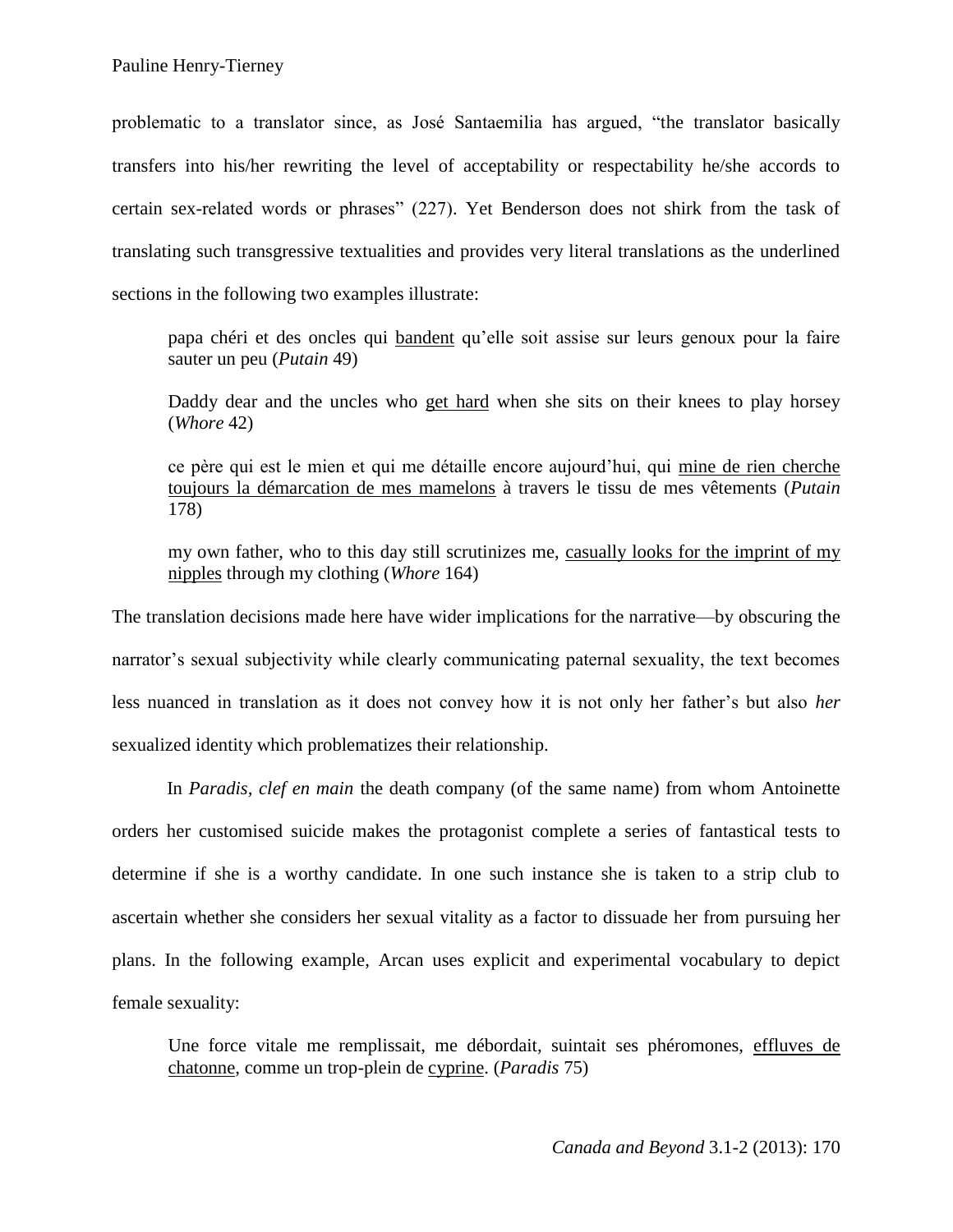I was suddenly overflowing with some vital essence, oozing with its pheromones, its fragrance of a kitten, its deluge of cyprine. (*Exit* 65)

Arcan uses the feminist neologism "cyprine," a word used by feminist writers including Monique Wittig and Nicole Brossard to refer to female sexual secretions.<sup>13</sup> In her translation of Brossard's *Sous La Langue* (1987), feminist translator and theorist Susanne de Lotbinière-Harwood used the word "cyprin" which, for her, echoes the French and recalls the proper noun Cyprus, the birthplace of Aphrodite. Yet in his translation Hamilton has chosen the word "cyprine." Whether he intends this to be an appropriation of the feminist neologism is unclear (italics are commonly used by translators to indicate the insertion of a source text word into the target text), and his translation choice is also misleading since the word already exists in English as a noun within the lexis of mineralogy. Whatever the translator's intentions, Arcan's palpable description of female sexuality is obfuscated in the translation. What is more, the translator's literal translation of "chatonne" as "kitten," instead of its more vulgar meaning<sup>14</sup> used here by Arcan to designate female genitalia, further counteracts Arcan's efforts to convey the protagonist's sexual agency.

## **Translating Corporeality**

l

In terms of corporeal discourse, Arcan uses language as a way of asserting the narrator's subjectivity in *Putain* since no matter what her body is subjected to in her role as a prostitute; she maintains control by defining how her body is textually described. As Isabelle Boisclair has observed, there is a tension between the object status of the narrator suggested by her role as prostitute; yet, she counterbalances this staking claim to subjective agency through the act of writing (112). Arcan uses explicit language consistently in an attempt to make women's

<sup>&</sup>lt;sup>13</sup> In *Le Corps Lesbien*, Wittig writes : « une agitation trouble l'écoulement de la cyprine eau fluide transparente » (20) and in Brossard's *Sous La Langue* : « Fricatelle ruisselle essentielle aime-t-elle le long de son corps la morsure, le bruit des vagues, aime-t-elle l'état du monde dans la flambée des chairs pendant que les secondes s'écoulent cyprine, lutines, marines» (stanzagraph 3).

Interestingly the translator could have made use of the term "pussy" here. This colloquial term for female genitalia would have mobilised the feline lexical field in the same way that Arcan's text does.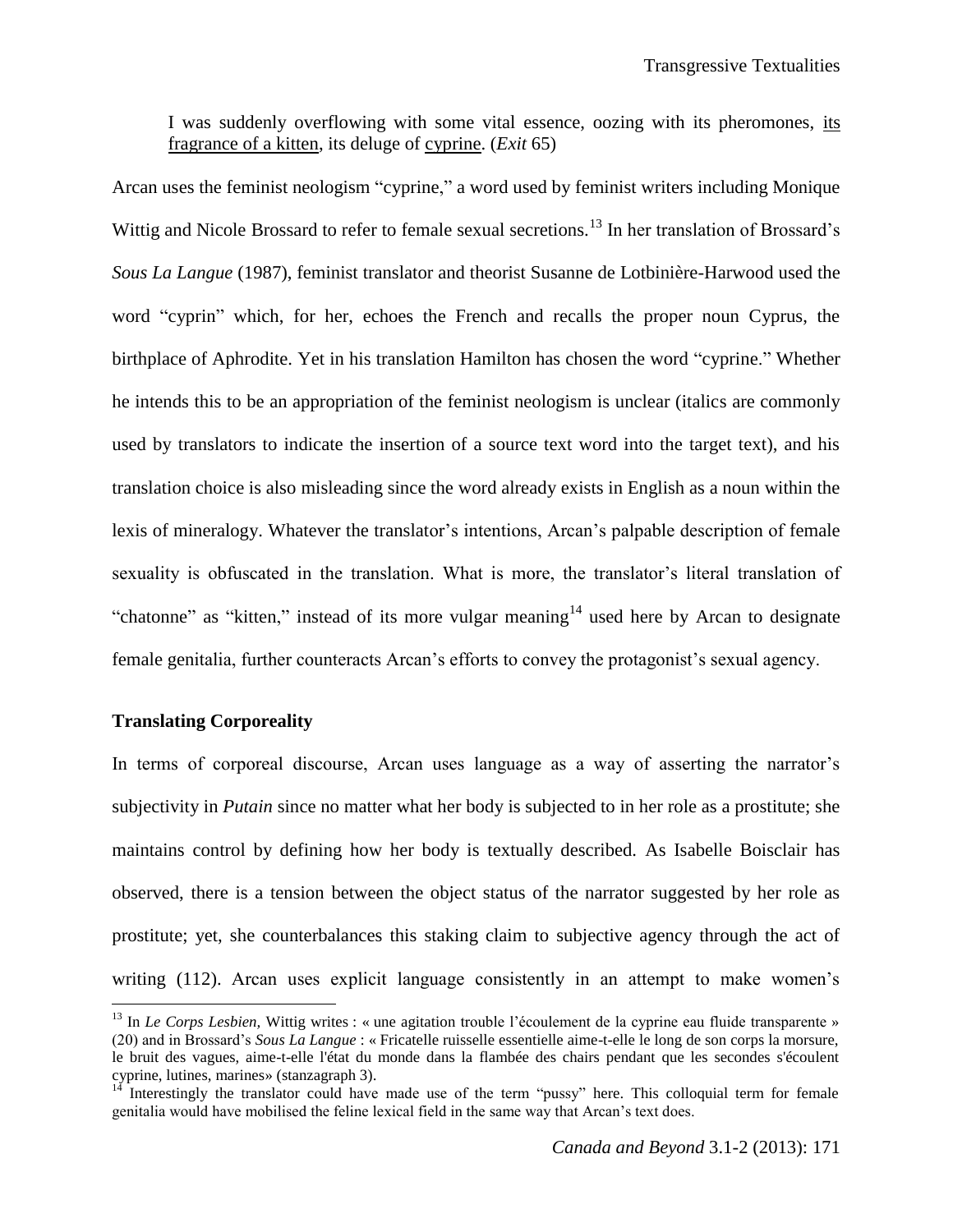corporeal discourse more visible within literature. A pertinent example of this is the term "mon sexe" which Arcan employs throughout the novel to refer to female genitalia. The word is explicit yet neutral in the sense that it does not work to eroticize the body. However, the same lexical consistency is not maintained in the translated text as the following examples show:

m'obligeant à faire deux fois tout ce qu'elle n'a pas su faire avec mon sexe qui voyage de par le monde (*Putain* 59)

making me do everything twice that she hasn't known how to do, with my sex organs that have been around the world (*Whore* 52)

un sexe qui ne bande pas (*Putain* 123)

it's a sex that doesn't get hard (*Whore* 111)

comment mon sexe peut-il être normal alors qu'il s'est perdu dans un réseau d'échanges (*Putain* 138)

how can my vagina be normal when it's lost in a swapping network (*Whore* 125)

un sexe rasé (*Putain* 178)

 $\overline{\phantom{a}}$ 

the shaved crotch (*Whore* 163)

Arcan's repeated use of the term "sexe" in reference to the protagonist's corporeality allows her to maintain control over her corporeal subjectivity in an environment where her role as a prostitute continually threatens to reduce the body to the sexualized object. Indeed, a parallel can be drawn here to French writer Annie Ernaux whose preference for this neutral term in her own novels enables her, according to Pascale Sardin, "to avoid any form of 'hysterization' of the female body"  $(4)$ .<sup>15</sup> However, the inconsistencies in the translation of the term "sexe" into English distort Arcan's neutral tone. The translator's use of the words "sex organs" and "vagina" ring as clinical terms which work against Arcan's assertion of corporeal agency by reducing the

<sup>&</sup>lt;sup>15</sup> Sardin makes reference to Foucault's notion of the hysterization of women's bodies: "a process whereby the feminine body was analyzed—qualified and disqualified—as being thoroughly saturated with sexuality" (Foucault 104). Interestingly, Sardin also finds many inconsistencies in how Ernaux's translators have rendered her corporeal references to "sexe," categorizing the translations choices as euphemistic and anatomical.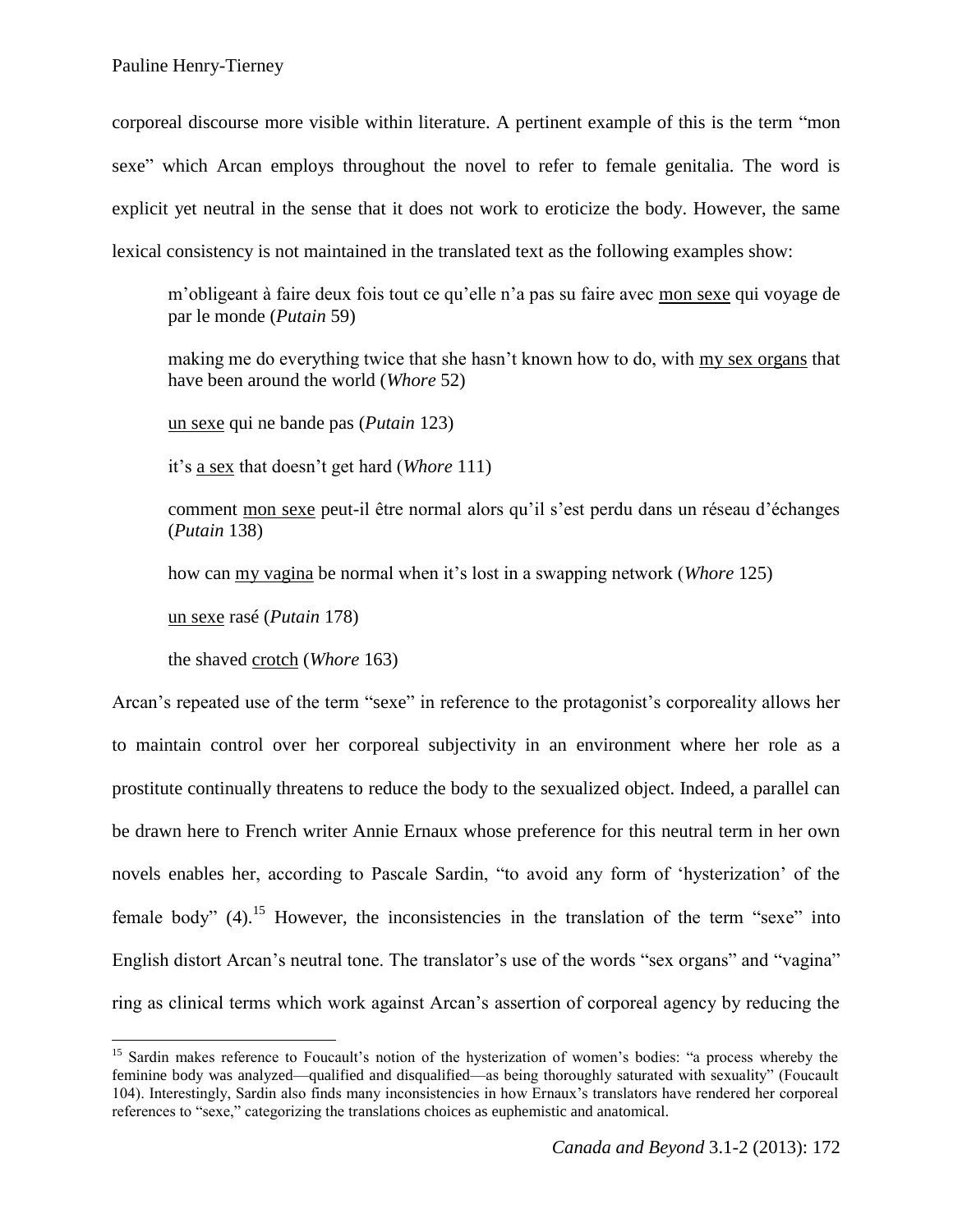body to an anatomical depiction. Furthermore, by opting for translations which conceal women's bodies in the wrappers of euphemistic terms, such as the word choice of "crotch," the translator denies the narrator her sexual subjectivity.

Arcan's visualization of women through corporeal discourse is also evident in *Paradis.* As a paraplegic, Antoinette feels that her body is redundant, yet when she is confronted towards the end of the novel with the cancer-ridden body of her mother, she suddenly evinces the desire to keep on living. In the following example, Arcan describes the mother's body through the image of Russian dolls to show the importance of corporeality in the maternal link between mother and daughter:

Son corps comme une poupée russe, sortie de sa matrice, son corps comme une poupée écaillée découverte, posée à côté de son contenant, le corps d'avant, plus gros, plus fort. (*Paradis* 185)

Her body is like a chipped Russian doll pulled from its sequence and placed beside its undamaged sister: the body she had before.  $(Ex \cdot i \cdot 163)^{16}$ 

In the translation, Arcan's three references to the body (le corps) are condensed into two with the further deletion of details relating to the body the mother had before; bigger and stronger. More importantly, Arcan's reference to "sa matrice" (her womb), which evokes a corporeal link between women through maternity, is replaced in the translation by the more anonymous word "sequence." By obfuscating the importance of corporeality in women's matrilineal bonds, the translator blurs important thematic details too since it is ultimately the confrontation with her mother's decaying body which is pivotal in Antoinette's about-face attitude towards her own death; in opposition to her mother's body, her own is still very much alive and so she can use her

 $\overline{\phantom{a}}$ 

<sup>&</sup>lt;sup>16</sup> It could be argued, however, that the translator employs a supplementing translation strategy here to account for the loss of the maternal corporeal reference to "matrice" by later inserting the noun "sister" in place of Arcan's choice of "contenant." While such a strategy does visualize women, the idea of a matrilineal link through corporeality is still lost.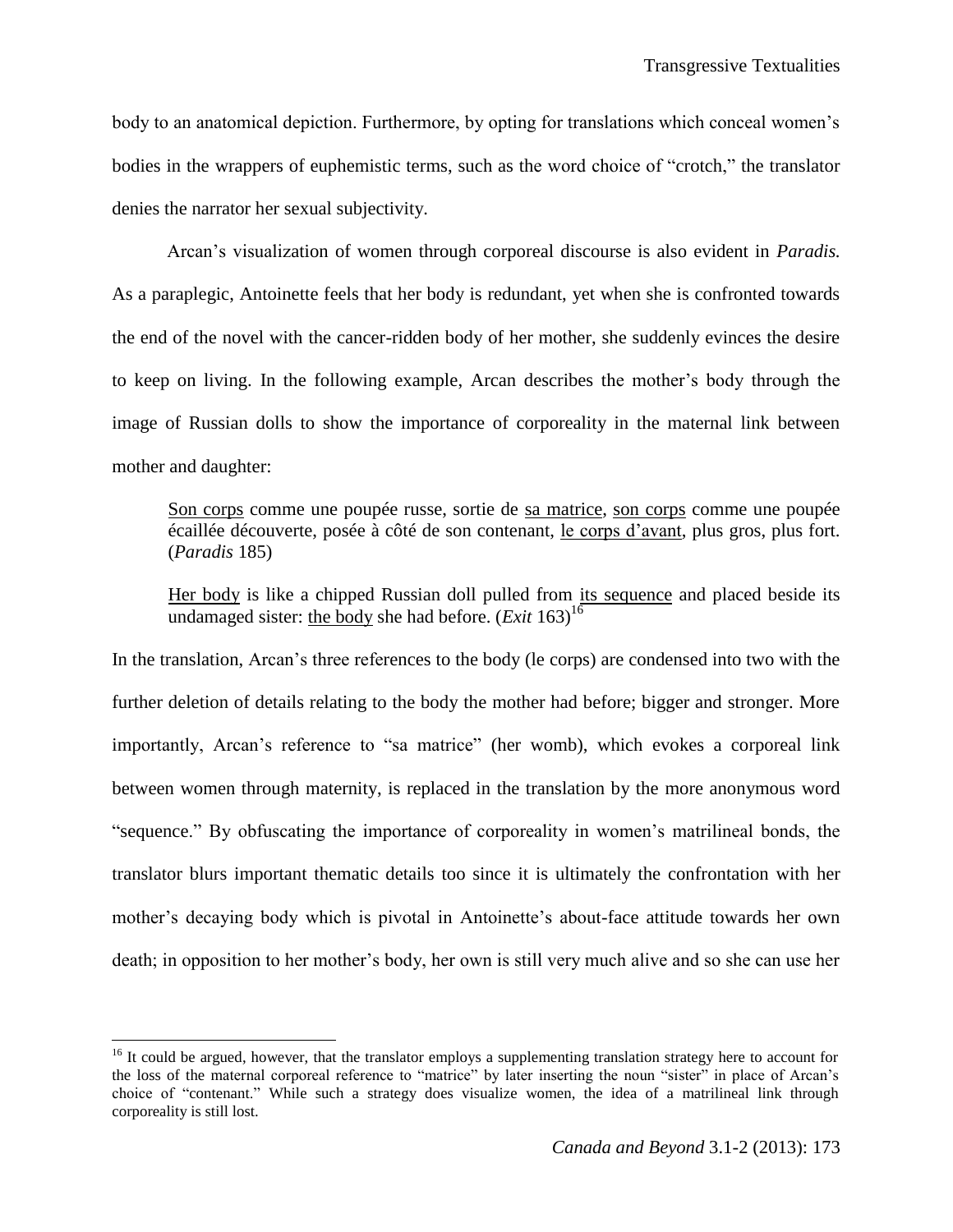Pauline Henry-Tierney

body as an instrument of redemption, atoning the mother's imminent death by ensuring her corporeal legacy lives on through Antoinette.

#### **Conclusions: Arcan's Anglophone Other**

This study set out to explore what happens to Arcan's *écriture au féminin* in translation when she is no longer in control of how women's subjectivities are textually inscribed. From my analysis, it seems that Arcan's efforts to textually visualize women in her writing have been obscured by translation. Arcan's linguistic visualization of women through grammatical gender marking finds scant resonance in the target text, while her linguistic feminist wordplay is negated by translations which reinsert women into patriarchal frameworks of reference. Furthermore, euphemism and distortion of vocabulary related to physical manifestations of desire in the translations of Arcan's references to women's sexuality work to undermine the writer's attempts to carve out an uncensored textual space for the portrayal of women's sexual realities. Lastly, due to inconsistencies in the translation of corporeal referents, it can be argued that women's bodies are colonized by translation, removing Arcan's central idea of the body as a potential source of women's subjective agency.

The impact of these translation decisions can be seen in the Anglophone reception of Arcan's work. In a review of *Whore* by Publisher's Weekly the protagonist's "tirades" are described as "raunchy," yet Arcan's neutral style of depicting women's corporeality and sexuality in the source text does not eroticize her narrative, meaning that such an observation must be a response to the translated text. Similarly, a review in Canadian literary magazine *Quill and Quire* laments that, "*Whore* fails to deliver on the one issue that will bring many readers to the book in the first place: the man thing. […] Arcan is determined not to put out" and concludes by saying that *Whore* "adds little to the hooker canon." Yet, as Arcan herself has said, it was

*Canada and Beyond* 3.1-2 (2013): 174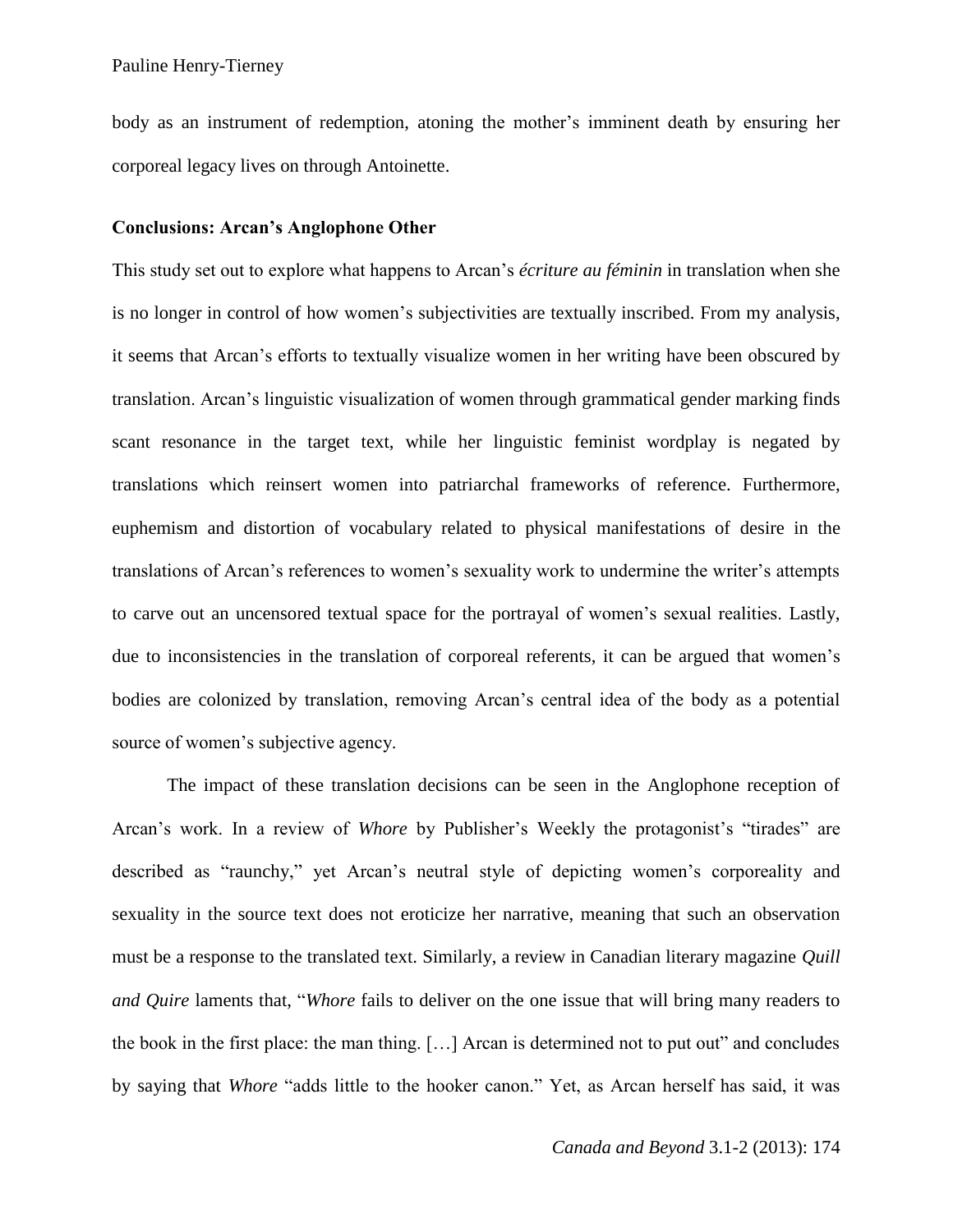never her intention to scrutinize the figure of the prostitute as an object of curiosity.<sup>17</sup> Equally, it could be argued that this response to the novel could be a result of the translation's obfuscation of women's subjectivity.

So far my study has shown that the cumulative textual effects of the translation decisions made in response to Arcan's depictions of gender, sexuality and the body have undoubtedly altered Arcan's *écriture au féminin* in the Anglophone context, both in terms of how she visualizes women linguistically and thematically in her texts. Yet, what about the third dimension of Arcan's *écriture au féminin;* namely her use of autofiction to physically visualise women in her text? Interestingly, here too translation plays a significant role. The translation of paratextual elements such as the cover photograph and the blurb on the back cover all contribute to how Arcan and her writing are received in the target culture. Compared to the standard simple format of red text on a cream background in Seuil's original publication of *Putain*,<sup>18</sup> the cover page of Grove Press' *Whore* displays a photograph of Nelly Arcan with a superimposed red cross over the top of the image, dissecting Arcan at eye level. It could be argued that the cross image invites a moralistic judgement on the text while undoubtedly the colour red creates associations for the reader with prostitution (i.e. red light districts). A decision about a paratextual detail such as this is rarely accorded to the translator but more commonly falls to "paratranslators" (Olga Castro 11). Castro argues that when publishers or editors choose a particular image for a book cover "they are following an ideological communicative strategy" (ibid) and in the case of Arcan's work this seems to be in order to emphasize the autofictional properties of her text,

l

 $17$  In the interview with Pascale Navarro, Arcan states: « Je ne veux surtout pas que l'on s'intéresse à l'image de la prostituée comme objet de curiosité; tout le monde sait ce que c'est, qu'on ne vienne pas faire semblant de vouloir encore apprendre quelque chose ».

<sup>&</sup>lt;sup>18</sup> It should be noted, however, that the cover of the Points' edition (an imprint of Seuil) released the following year features a black and white photograph showing the lower abdomen, crotch and thighs of a woman wearing sheer lace underwear and whose fingers have strayed under the waistband.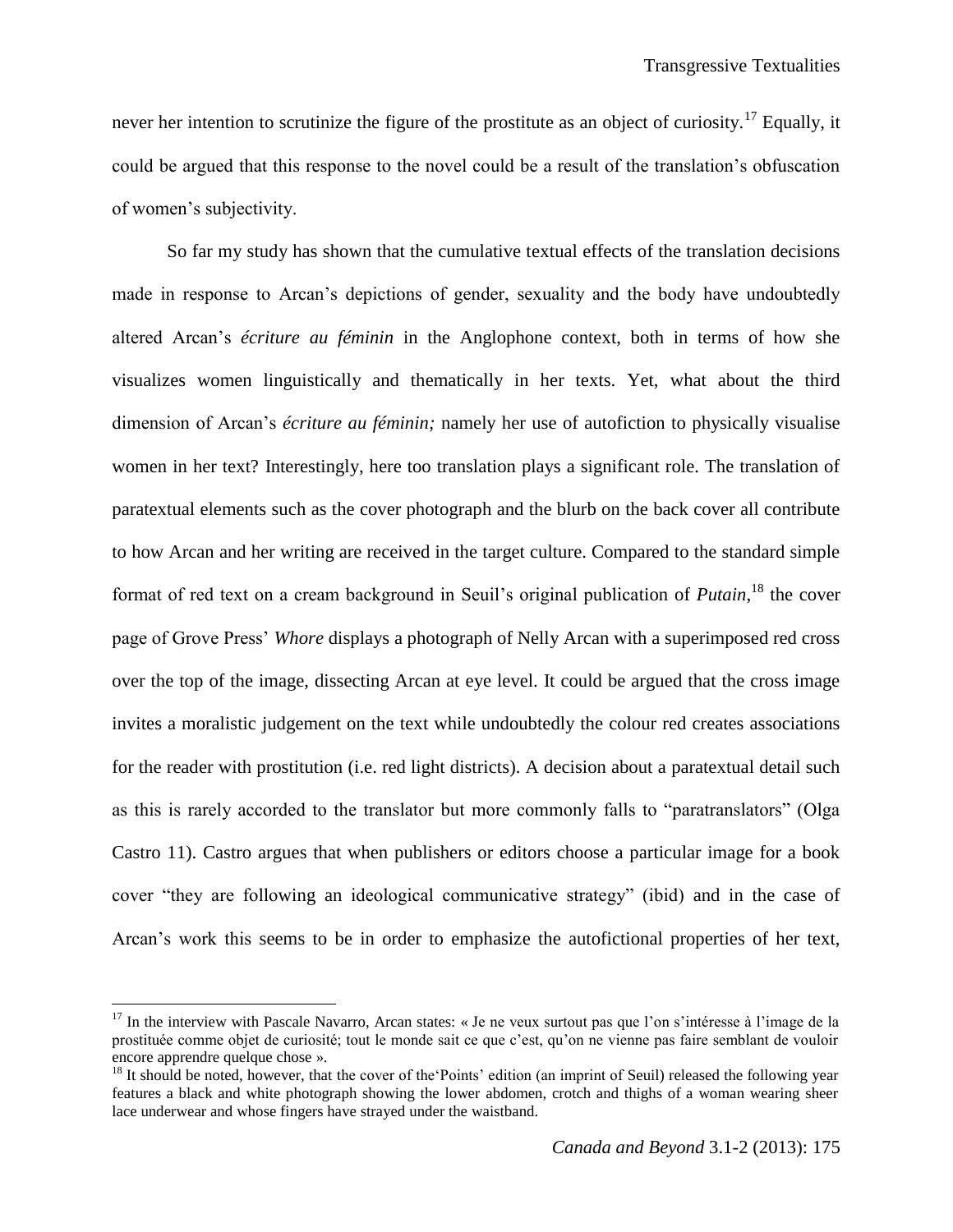rendering the sensationalism accompanying Arcan's text all the more tangible. In a similar fashion, Anvil Press' *Exit* makes explicit reference on the blurb on the back cover to the fact that "Arcan took her own life in 2009 at the age of thirty-six" whereas the blurb on the source text published by Coups de Tête, simply refers to "son décès" (her death). In answer to my question of whether Arcan embodies her text in translation, it would seem that precisely because of paratranslation Arcan, or more accurately the *celebrity* of Arcan, is made all the more visible in the Anglophone context.

Finally, returning to Arcan's sentiment : « Je veux qu'on m'écoute, qu'on me voie, comme écrivaine » it seems not incidental, and indeed fitting, that Arcan should feminize the word "écrivaine" (woman writer) here since it is precisely in this capacity that she "wants people to hear her, people to see her." It is through the act of writing and the elaboration of her own specific *écriture au féminin* that Arcan makes women, and herself, the woman, the *écrivaine*, visible. Yet, as we have seen, translation can make Arcan, the prostitute, the suicide victim, easier to see but Arcan, the écrivaine, all the more difficult to hear.

#### WORKS CITED

Arcan, Nelly. *Burqa De Chair*. Paris: Éditions du Seuil, 2011. Print.

- ---. *Exit: A Novel*. Trans. David Scott Hamilton. Vancouver, B.C: Anvil Press, 2011. Print.
- ---. *Paradis, Clef En Main: Roman*. Montréal: Coups de tête, 2009. Print.
- ---. *Whore*. Trans. Bruce Benderson. New York: Black Cat, 2005. Print.
- ---. *Putain*. Paris: Éditions du Seuil, 2001. Print.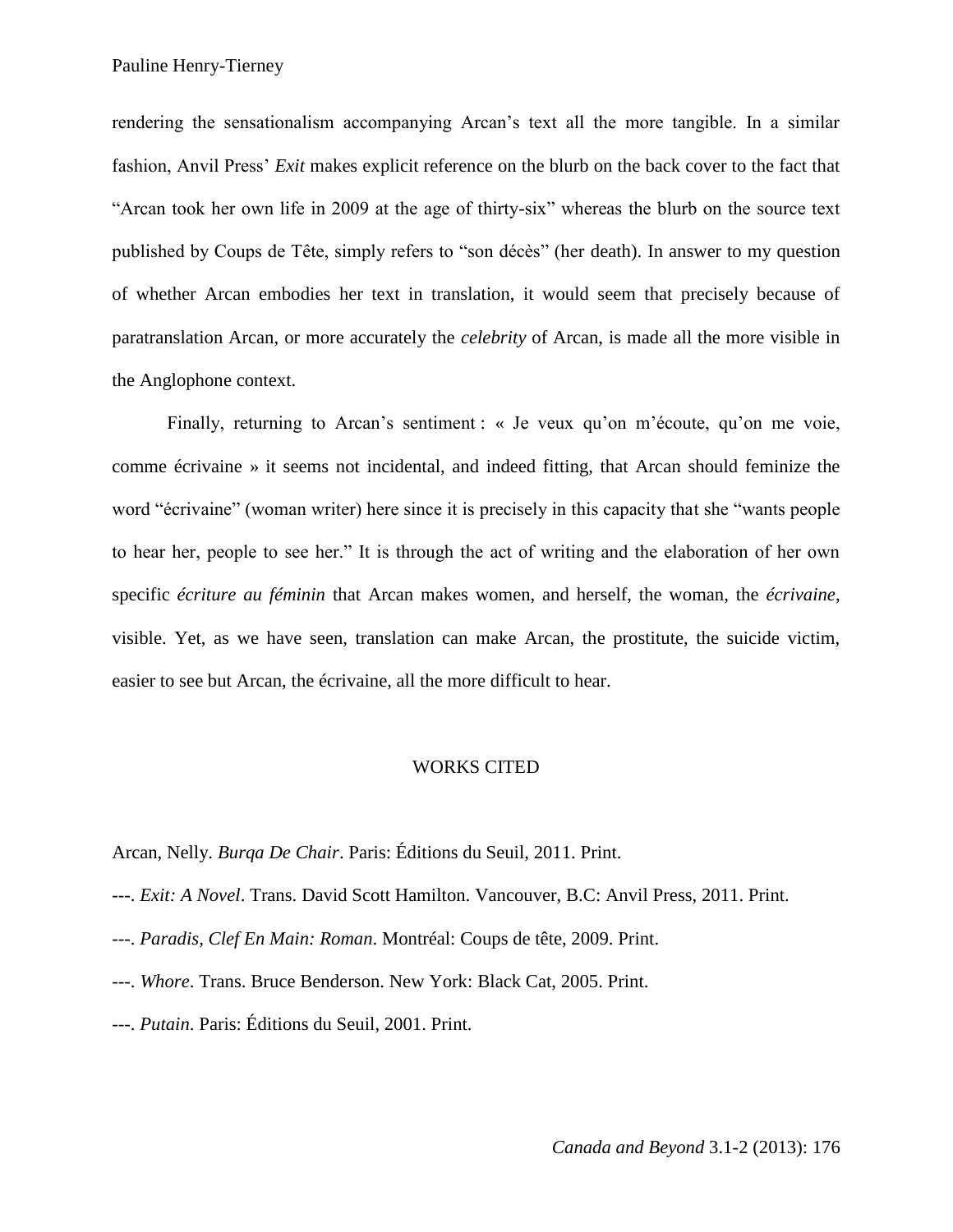- Boisclair, Isabelle. "Accession à la subjectivité et autoréification : statut paradoxal de la prostituée dans *Putain* de Nelly Arcan." *L'écriture du corps dans la littérature québécoise depuis 1980*. Ed. Daniel Marcheix and Nathalie Watteyne. Limoges: PULIM, 2007. 111- 123. Print.
- Brossard, Nicole. *Sous La Langue* / *Under Tongue.* Trans. Susanne de Lotbinière-Harwood. Montreal and Charlottetown: L'Essentielle and Gynergy Books, 1987. Print.

Brouwer, Adair. Book review. Whore. *Quill and Quire*. (February 2005): Web. 12 January 2013.

- Butler, Judith. *Gender Trouble: Feminism and the Subversion of Identity*. 1990. New York: Routledge, 2006. Print.
- Castro, Olga. "(Re)examining Horizons in Feminist Translation Studies: Towards a Third Wave?" *MonTi – Monographs on Translation and Interpreting* 1 (2009): 59-86. Print.
- Chamberlain, Lori. "Gender and the Metaphorics of Translation." *Rethinking Translation. Discourse, Subjectivity, Ideology.* Ed. Lawrence Venuti. London and New York: Routledge, 1992. 57-74. Print.

De Beauvoir, Simone. *Le Deuxième Sexe II.* Paris: Gallimard.1949. Print.

- De Lotbinière-Harwood, Susanne. "About the *her* in other." *Letters from an Other.* By Lise Gauvin. Trans. Susanne de Lotbinière-Harwood. Toronto: The Women's Press, 1989. 9-12. Print.
- ---. *Re-belle et infidèle. La traduction comme pratique de réécriture au féminin/The Body Bilingual. Translation as a Rewriting in the Feminine.* Montréal/ Toronto: Les Éditions du Remue-Ménage/ Women's Press. 1991. Print.

Despentes, Virginie. *Baise-Moi*. Paris: J'ai lu. 2000. Print.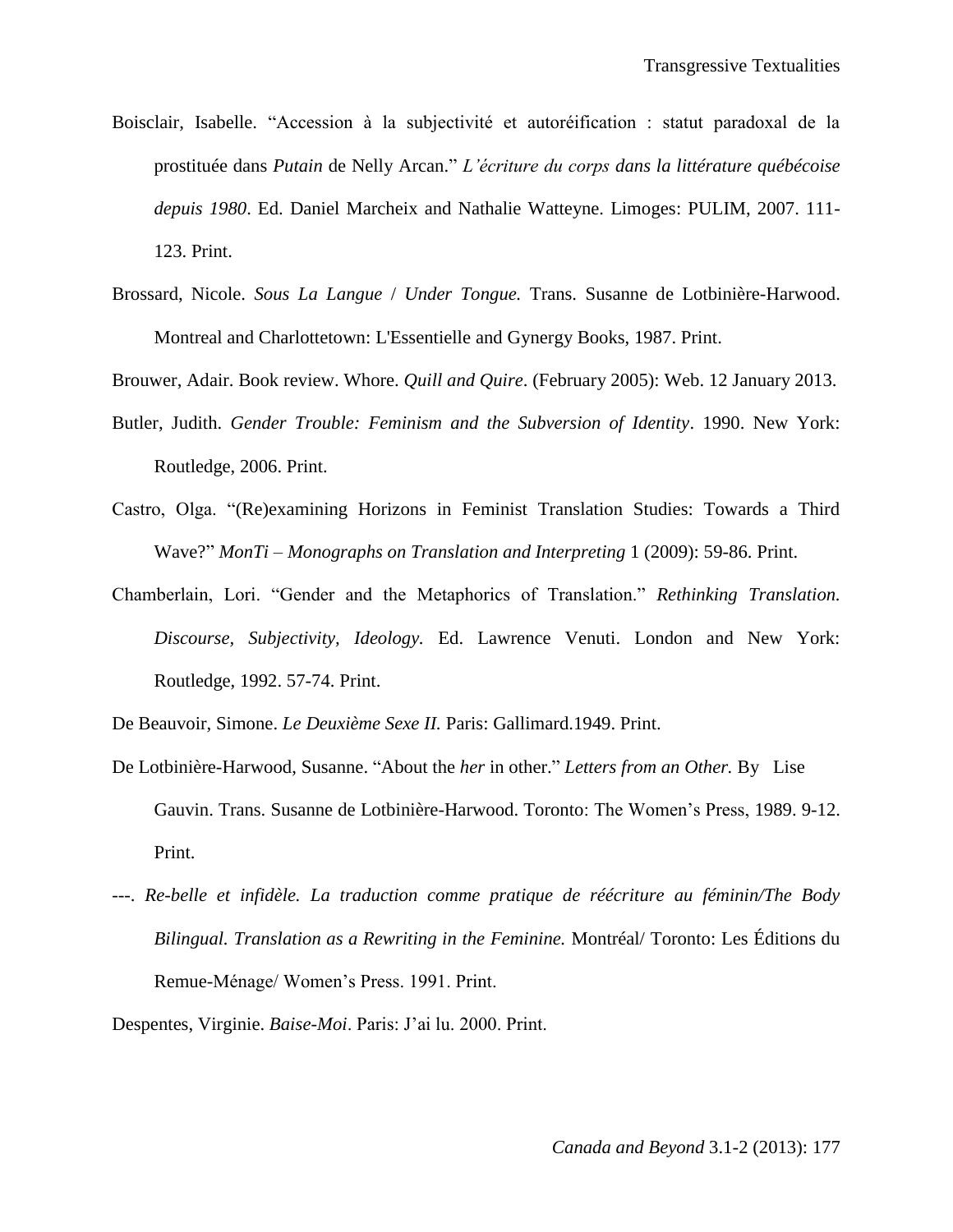- Foucault, Michel. *The History of Sexuality, Vol. 1: An Introduction*. Trans. Robert Hurley. New York: Vintage, [1978] 1990. Print.
- Godard, Barbara. "Theorizing Feminist Discourse/Translation." *Translation, History and Culture*. Ed. Susan Bassnett and Andre Lefevere. London: Pinter Publishers, 1990. 87-96. Print.
- Haugerud, Joann. *The Word for Us, Gospels of John and Mark, Epistles to the Romans and the Galatians.* Seattle: Coalition of Women in Religion, 1977. Print.
- Jordan, Shirley. "Sexual/Textual Bodies in Contemporary French Women's Writing." *Nottingham French Studies* 45.3 (2006): 8-28. Print.
- Massardier-Kenney, Françoise. "Towards a Redefinition of Feminist Translation Practice." *The Translator* 3.1 (1997): 55-69. Print.
- Moi, Toril. *Simone De Beauvoir: The Making of an Intellectual Woman*. Oxford: Blackwell, 1994. Print.
- Navarro, Pascale. "Nelly Arcan: Journal Intime." *Voir* (6 Sep. 2001). Web. 3 February 2013.
- Santaemilia, José. "The Translation of Sex-Related Language: The Danger(s) of Self-Censorship(s)." *TTR: Traduction, Terminologie, Rédaction* 21.2 (2008): 221-252. Print.
- Sardin, Pascale. "'Writing without Shame'—the Issue of Female Sexuality in the Anglo-American Translations of *Passion Simple, L'Evénement* and *L'Occupation* by Annie Ernaux." *MonTI. Monografías de Traducción e Interpretación* 3 (2011) :1 trans-12 trans. Web. 3 February 2013.
- Von Flotow, Luise. "Feminist Translation: Contexts, Practices and Theories." *TTR: Traduction, Terminologie, Rédaction* 4.2 (1991): 69-84. Print.
- ---. *Translation and Gender.* Manchester: St. Jerome Publishing, 1997. Print.